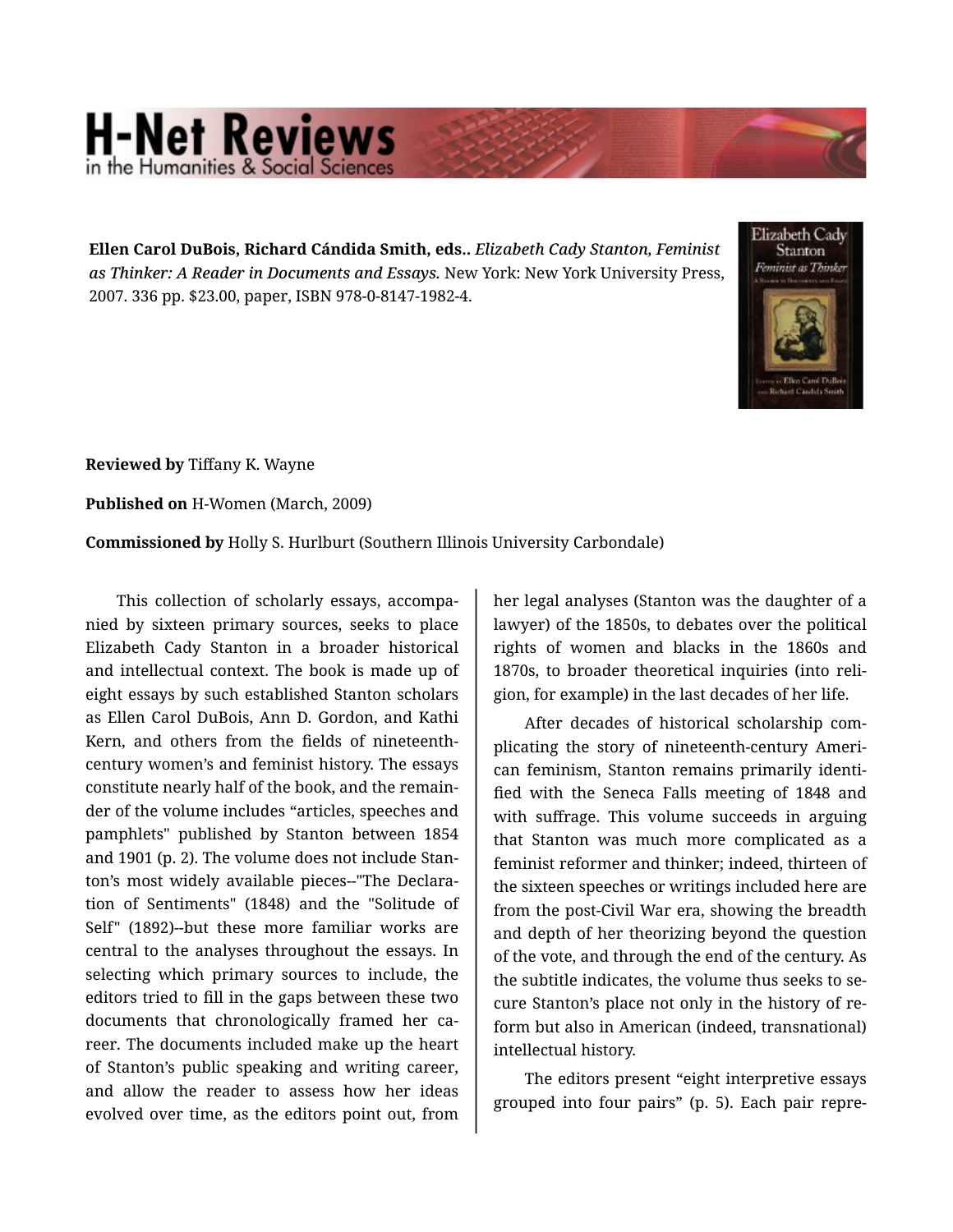sents contrasting or complementary approaches to specific aspects of Stanton's thought and career, such as her "legacy for contemporary feminism" (in the essays by Vivan Gornick and Christine Stansell); her place "in the major Anglo-American intellectual currents of her day" (essays by Bar‐ bara Caine and Richard Cándida Smith); "Stan‐ ton's analysis of the institutional anchors of wom‐ en's subordination" (essays by DuBois and Kern); and a consideration of "how Stanton's adherence to then-current ideas of inherent racial difference interacted with her strong democratic and natural rights commitments" (essays by Gordon and Michelle Mitchell) (pp. 5, 6, 7). These stated pair‐ ings, however, are more fluid than the editors in‐ dicate, as most of the essays address each of these themes in some regard. Taken together, the analy‐ ses collected here speak to the continued rele‐ vance of Stanton's thought for contemporary fem‐ inism.

At least three essays (by Stansell, Gordon, and Mitchell) directly tackle one of the biggest issues overshadowing Stanton's legacy--the question of her racism and strained post-Civil War relation‐ ships with black activists in the suffrage and civil rights movements. In "Missed Connections: Aboli‐ tionist Feminism in the Nineteenth Century," Stansell places Stanton in generational context, arguing that Stanton (born in 1815) "missed" the collaboration of black and white women that shaped the political commitments of the early an‐ tislavery movement of the 1820s and 30s. This first generation of female reformers is exempli‐ fied by the career of the Grimké sisters (Angelina and Sarah), who not only allied with black re‐ formers in the north, but also had witnessed slav‐ ery firsthand as daughters of a southern slave‐ holder. In contrast, Stanton had only superficial relationships with African Americans and, as a New Yorker, no firsthand experience of slavery.

Whereas Stansell distances Stanton from the concerns of other nineteenth-century feminists by drawing these generational and regional lines, in

"'Lower Orders,' Racial Hierarchies, and Rights Rhetoric: Evolutionary Echoes in Elizabeth Cady Stanton's Thought during the Late 1860s**,**" Mitchell argues that Stanton's scientific racism was not an anomaly, but, in fact, aligned her with the most prominent progressive intellectuals of her time. According to Mitchell, Stanton was a thinker who took all ideas seriously, even those that seemingly conflicted with her egalitarian ideals. Gordon, in "Stanton and the Right to Vote: On Account of Race or Sex," bridges these two views to forcefully argue that Stanton's reliance on racial stereotypes and her belief in racial dif‐ ferences coexisted with her belief in equal rights, and did not (or should not) negate that commit‐ ment.

Stanton's thought reveals a central paradox or dilemma in nineteenth-century feminism--that a movement for equality for women, by definition, asserted the primacy of sex over race (or class) as the source of oppression. Is it only because the era of slavery and Reconstruction so forcefully and publicly required a response that Stanton's equiv‐ ocations seem so blatant, compared to the more subtle racism of today? Indeed, was Stanton's dilemma (commitment to equality for all within a social and intellectual system that depends on and upholds difference) not just the dilemma of femi‐ nism, but, as Gornick suggests, the "essence of Americanism" itself (p. 20)? This continued need to explain Stanton's attitudes and behaviors is necessary but painful for scholars who see Stan‐ ton's racism as a disqualification for taking her se‐ riously as a thinker.

In addition to linking Stanton to other strands of nineteenth-century American political thought, several essays examine Stanton's place alongside European feminists, such as Mary Wollstonecraft, John Stuart Mill, and Frances Cobbe. In "Elizabeth Cady Stanton, John Stuart Mill, and the Nature of Feminist Thought," Caine breaks through the as‐ sumption that males equaled thought and females equaled action in the history of liberal political re‐

2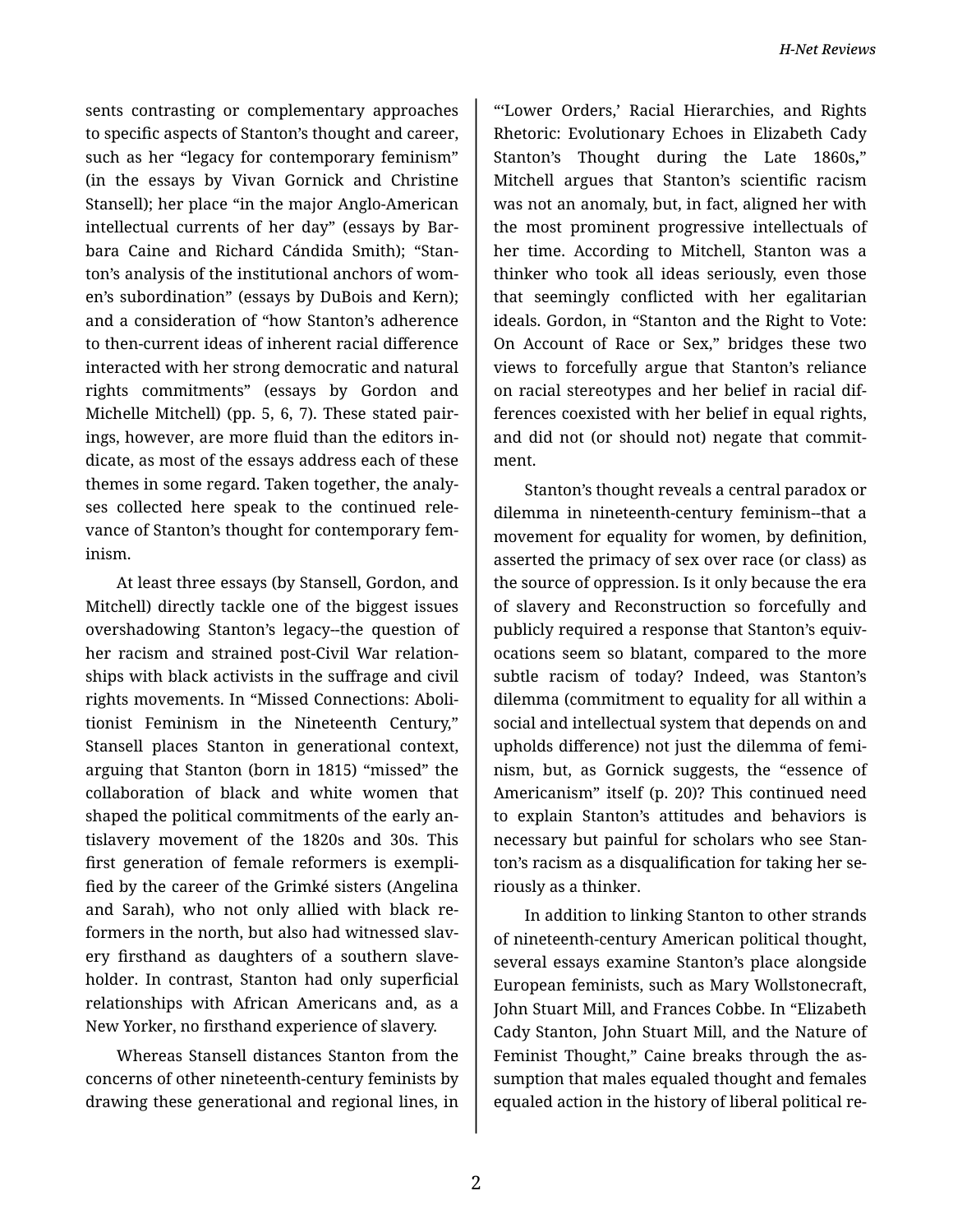form. Caine points out that, while women were acknowledged as important activists in both British and American reform movements, a man (Mill) came to be regarded as the "most important and influential theorist" of nineteenth-century feminism (p. 50). Gornick also considers this ques‐ tion and posits that Stanton's near invisibility within Western and feminist intellectual history is due to the fact that she did not write "the book"--a single text or manifesto with which she could be identified. Instead, Stanton was "thinking the mat‐ ter out decade by decade, provocation by provoca‐ tion" (p. 18).

Caine's intellectual history approach comple‐ ments Kern's essay, "'Free Woman Is a Divine Be‐ ing, the Savior of Mankind': Stanton's Exploration of Religion and Gender," which examines Stan‐ ton's later commitment to *The Woman's Bible*, published in two volumes in 1895 and 1898. The controversial project risked Stanton's half-century reputation as leader of the women's movement, and yet she boldly declared, "I would rather never vote" than have "religious bigotry" continue to in‐ fluence "the polities of our government (p. 93). Kern argues that seeing Stanton as a thinker must take into account her radical views on religion, which led many reformers and even friends to distance themselves from her at the end of her life.

Stanton's work on *The Woman's Bible*, howev‐ er, actually situates her more strongly in a later nineteenth-century intellectual context in which comparative religion, free thought, and positivism dominated in the world of ideas. Stanton's work had a more complicated relationship to feminism at that time, for, as Kern points out, her critique of religion as one of the main foundations of female oppression--and her commitment to free thought- placed Stanton at odds not only with individual Christian reformers but also with the entire *col‐ lective* nature of the women's movement. Likewise, Smith looks at Stanton's capstone speech, "Solitude of Self," as both a manifesto of intellec‐

tual independence, and evidence of Stanton's con‐ tinued place in and dependence on a community of thinkers. If Stanton rejected institutions (such as organized religion), she never sought to reject communities of learning and the need for cooper‐ ative action. Indeed, the writings and speeches in‐ cluded here show Stanton as a theorist of wom‐ en's "social and personal development," not one over the other (p. 1).

While the essays achieve their purpose in ele‐ vating Stanton as thinker, fleshing out the differ‐ ent aspects of, and interconnections between, her ideas, do they do enough in placing her in context with other nineteenth-century thinkers, especially other feminists? While Caine situates Stanton alongside European theorists, such as Woll‐ stonecraft and Mill, one reading this book might think that Stanton existed in an American femi‐ nist intellectual vacuum. There is no mention of Margaret Fuller or Caroline Dall (about whom much has been written in recent years and with whom Stanton shared the commitment to wom‐ en's self-development) or with Matilda Joslyn Gage (with whom Stanton shared an interest in a feminist analysis of religion). How did America's premiere feminist thinker (which Stanton un‐ doubtedly was) fit into the trajectory of other thinkers of the nineteenth and early twentieth centuries? It seems that the project of recovering a feminist intellectual tradition is still ongoing, al‐ though Stanton's place in that history should be firmly secured with the publication of this volume.

Additionally, although the stated emphasis in the volume is on her ideas rather than her ac‐ tivism, Stanton was prominent as both thinker and activist. While the essays show that Stanton had much broader and deeper intellectual con‐ cerns than the narrowly focused movement for women's legal and political rights, this reader was still left wanting to understand more about how Stanton's theories influenced the movement that she led for fifty years, as well as her legacy for

3